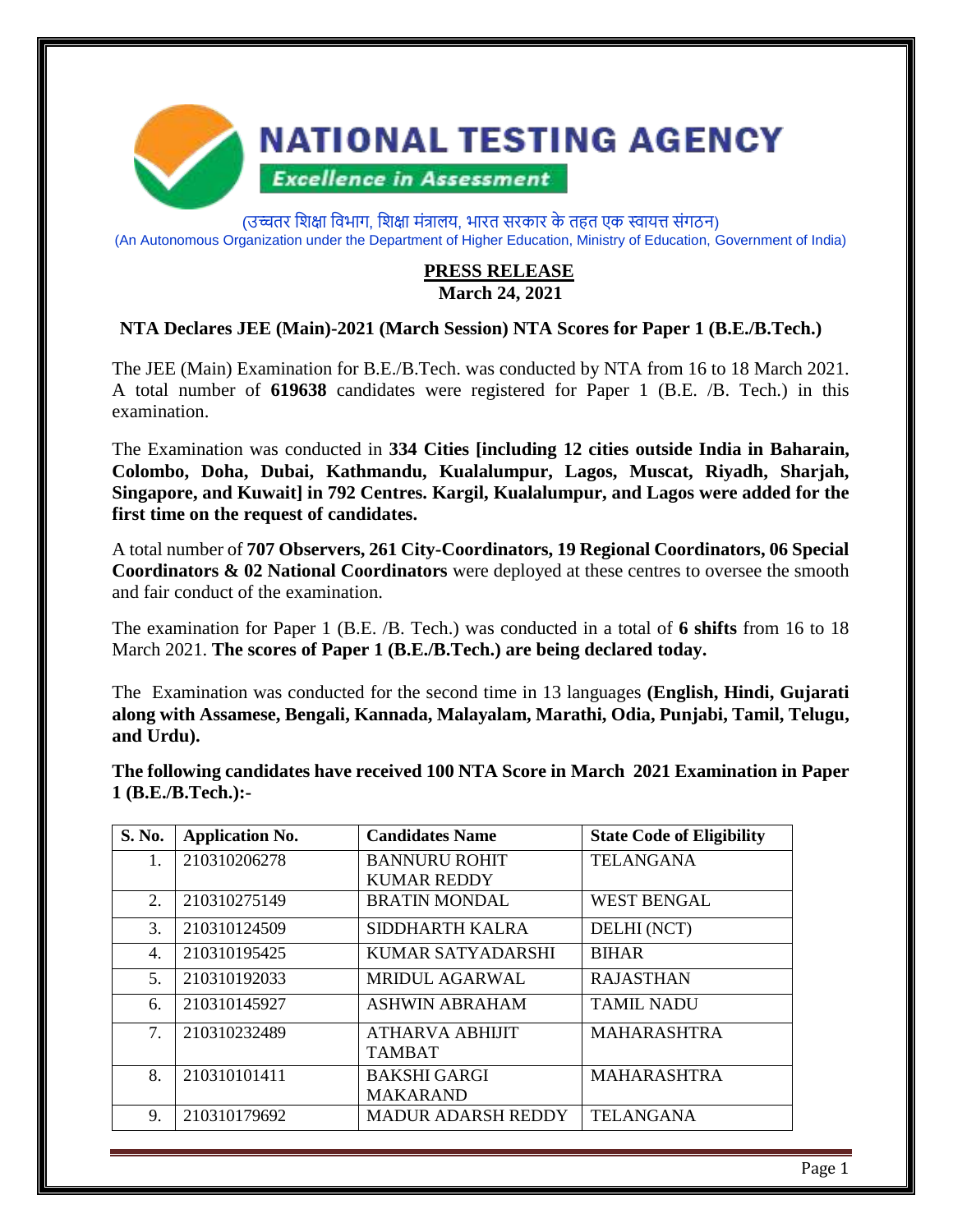|                 | 10. 210310293897 | <b>ZENITH MALHOTRA</b>           | <b>RAJASTHAN</b> |
|-----------------|------------------|----------------------------------|------------------|
|                 | 210310215185     | JOSYULA VENKATA<br><b>ADITYA</b> | <b>TELANGANA</b> |
|                 | 12. 210310077450 | ROHIT KUMAR                      | <b>RAJASTHAN</b> |
| 13 <sub>1</sub> | 210310233490     | KAVYA CHOPRA                     | DELHI (NCT)      |

# **State-wise toppers and their NTA Scores in Paper 1 (B.E./B.Tech.) are as follows:-**

| S. No.         | <b>State Code of Eligibility</b>        | <b>Application No.</b> | <b>Candidates Name</b>                     | <b>NTA</b><br><b>Score</b> |
|----------------|-----------------------------------------|------------------------|--------------------------------------------|----------------------------|
| $\mathbf{1}$   | ANDAMAN AND NICOBAR<br><b>ISLANDS</b>   | 210310072167           | <b>SUJAY KARMAKAR</b>                      | 98.851383                  |
| $\overline{2}$ | <b>ANDHRA PRADESH</b>                   | 210310280394           | ANUMOLU VINAYAK<br><b>KHANNA</b>           | 99.997869                  |
| 3              | ARUNACHAL PRADESH                       | 210310073093           | <b>VIVEK SINGH</b>                         | 98.168785                  |
| $\overline{4}$ | <b>ASSAM</b>                            | 210310084615           | <b>DEBRAJ DEY</b>                          | 99.753552                  |
| 5              | <b>BIHAR</b>                            | 210310195425           | <b>KUMAR SATYADARSHI</b>                   | 100                        |
| 6              | <b>CHANDIGARH</b>                       | 210310204511           | <b>DEEPASHA</b>                            | 99.981732                  |
| $\overline{7}$ | <b>CHHATTISGARH</b>                     | 210310311436           | <b>RISHABH SINGH</b><br><b>GAHARWAR</b>    | 99.973362                  |
| 8              | <b>DADRA AND NAGAR</b><br><b>HAVELI</b> | 210310476510           | <b>SHRIYA TIWARI</b>                       | 98.749545                  |
| 9              | <b>DAMAN AND DIU</b>                    | 210310750798           | <b>MACHHI JAINESH</b><br><b>ARVINDBHAI</b> | 98.689004                  |
| 10             | DELHI (NCT)                             | 210310124509           | SIDDHARTH KALRA                            | 100                        |
| 11             | DELHI (NCT)                             | 210310233490           | <b>KAVYA CHOPRA</b>                        | 100                        |
| 12             | <b>GOA</b>                              | 210310206519           | <b>AAYUSH S. PRABHU</b>                    | 99.872571                  |
| 13             | <b>GUJARAT</b>                          | 210310125653           | TANAY VINEET TAYAL                         | 99.994673                  |
| 14             | <b>HARYANA</b>                          | 210310545447           | PRANAV SINGH                               | 99.998935                  |
| 15             | <b>HIMACHAL PRADESH</b>                 | 210310196691           | <b>TANISH</b>                              | 99.925632                  |
| 16             | <b>JAMMU AND KASHMIR</b>                | 210310495620           | <b>ZAID HAMID DAR</b>                      | 99.862933                  |
| 17             | <b>JHARKHAND</b>                        | 210310079890           | <b>RAHUL KUMAR</b>                         | 99.992499                  |
| 18             | <b>KARNATAKA</b>                        | 210310101401           | <b>PREMANKUR</b><br><b>CHAKRABORTY</b>     | 99.992345                  |
| 19             | <b>KERALA</b>                           | 210310200336           | <b>SREEHARIC</b>                           | 99.952883                  |
| 20             | <b>LADAKH</b>                           | 210310367805           | MOHMAD YAQOOB                              | 89.198027                  |
| 21             | <b>LAKSHADWEEP</b>                      | 210310825450           | <b>HANEENAH</b><br><b>MANIKFAN</b>         | 57.98257                   |
| 22             | <b>MADHYA PRADESH</b>                   | 210310111427           | <b>ANTRIKSH GUPTA</b>                      | 99.995717                  |
| 23             | <b>MAHARASHTRA</b>                      | 210310101411           | <b>BAKSHI GARGI</b><br><b>MAKARAND</b>     | 100                        |
| 24             | <b>MAHARASHTRA</b>                      | 210310232489           | <b>ATHARVA ABHIJIT</b><br><b>TAMBAT</b>    | 100                        |
| 25             | <b>MANIPUR</b>                          | 210310233291           | <b>SUDHIR OINAM</b>                        | 95.684787                  |
| 26             | MEGHALAYA                               | 210310056739           | <b>ADITYA SINGH TOMAR</b>                  | 98.998485                  |

Page 2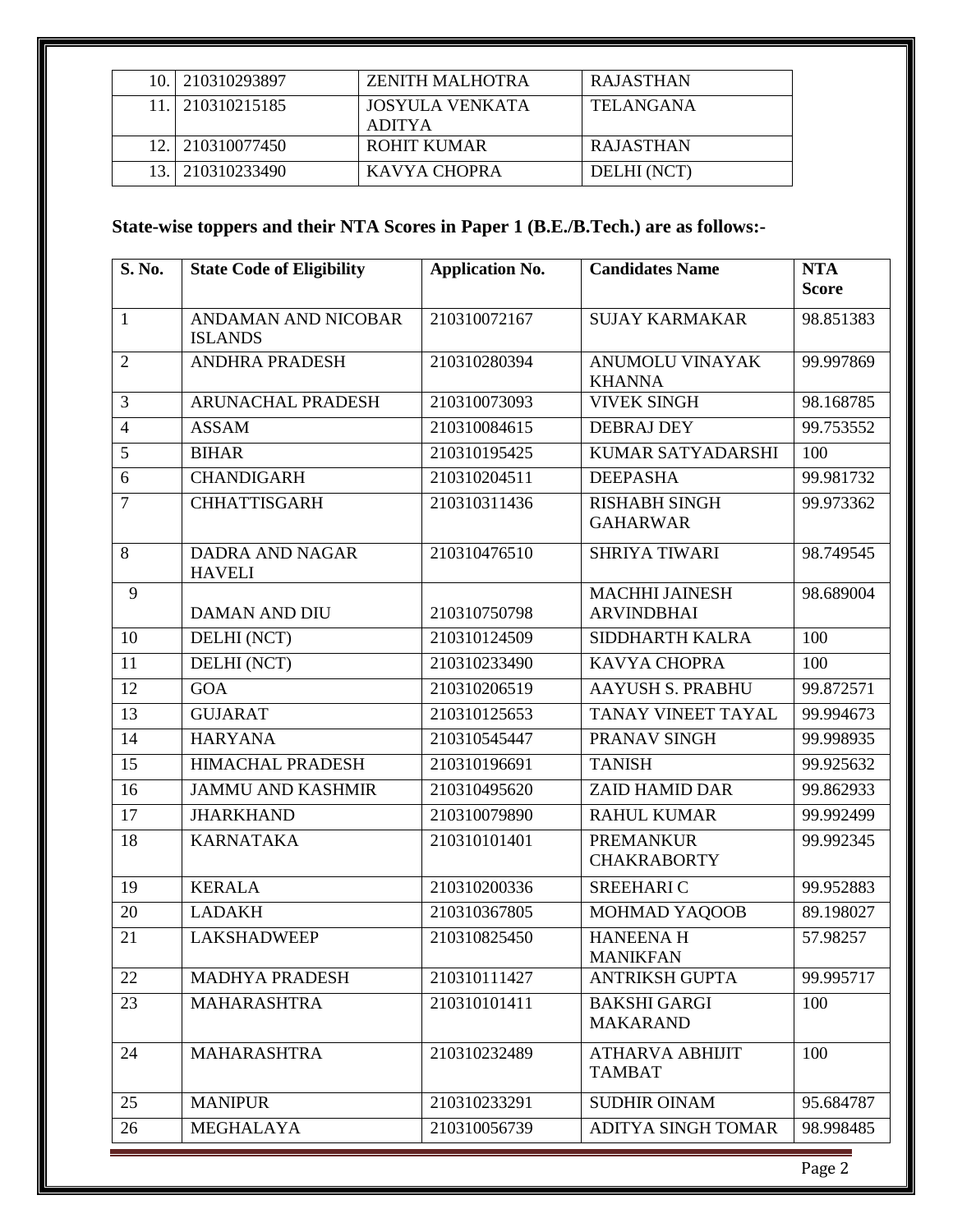| 27 | <b>MIZORAM</b>       | 210320048180 | <b>MALSAWMTLUANGA</b><br>VL                | 84.127001 |
|----|----------------------|--------------|--------------------------------------------|-----------|
| 28 | <b>NAGALAND</b>      | 210310094034 | <b>DINGLO KODAK</b>                        | 92.606841 |
| 29 | <b>ODISHA</b>        | 210310200084 | DEBASISH PANDA                             | 99.959166 |
| 30 | <b>OUTSIDE INDIA</b> | 210310081998 | <b>ASHWIN PRASANTH</b>                     | 99.948459 |
| 31 | <b>PUDUCHERRY</b>    | 210310259902 | <b>MOHIT GANGWAR</b>                       | 99.640924 |
| 32 | <b>PUNJAB</b>        | 210310167012 | <b>TARUN GOYAL</b>                         | 99.975285 |
| 33 | <b>RAJASTHAN</b>     | 210310293897 | <b>ZENITH MALHOTRA</b>                     | 100       |
| 34 | <b>RAJASTHAN</b>     | 210310077450 | ROHIT KUMAR                                | 100       |
| 35 | <b>RAJASTHAN</b>     | 210310192033 | MRIDUL AGARWAL                             | 100       |
| 36 | <b>SIKKIM</b>        | 210310667956 | <b>SUHANI PRADHAN</b>                      | 88.035547 |
| 37 | <b>TAMIL NADU</b>    | 210310145927 | <b>ASHWIN ABRAHAM</b>                      | 100       |
| 38 | <b>TELANGANA</b>     | 210310206278 | <b>BANNURU ROHIT</b><br><b>KUMAR REDDY</b> | 100       |
| 39 | <b>TELANGANA</b>     | 210310215185 | <b>JOSYULA VENKATA</b><br><b>ADITYA</b>    | 100       |
| 40 | <b>TELANGANA</b>     | 210310179692 | <b>MADUR ADARSH</b><br><b>REDDY</b>        | 100       |
| 41 | <b>TRIPURA</b>       | 210310185347 | <b>BHASKARJYOTI DAS</b>                    | 99.832844 |
| 42 | <b>UTTAR PRADESH</b> | 210310363732 | <b>ANKIT CHAUDHARY</b>                     | 99.99342  |
| 43 | <b>UTTARAKHAND</b>   | 210310033703 | <b>HARDIK GARG</b>                         | 99.965712 |
| 44 | <b>WEST BENGAL</b>   | 210310275149 | <b>BRATIN MONDAL</b>                       | 100       |

# **Category wise toppers and their NTA Score**

| <b>General</b> |                        |                                            |                                  |                  |
|----------------|------------------------|--------------------------------------------|----------------------------------|------------------|
| S.No.          | <b>Application No.</b> | <b>Candidates Name</b>                     | <b>State Code of Eligibility</b> | <b>NTA Score</b> |
| 1.             | 210310192033           | <b>MRIDUL AGARWAL</b>                      | <b>RAJASTHAN</b>                 | 100              |
| 2.             | 210310101411           | <b>BAKSHI GARGI</b><br><b>MAKARAND</b>     | <b>MAHARASHTRA</b>               | 100              |
| 3.             | 210310206278           | <b>BANNURU ROHIT</b><br><b>KUMAR REDDY</b> | <b>TELANGANA</b>                 | 100              |
| 4.             | 210310124509           | SIDDHARTH KALRA                            | DELHI (NCT)                      | 100              |
| 5.             | 210310233490           | KAVYA CHOPRA                               | DELHI (NCT)                      | 100              |
| 6.             | 210310077450           | <b>ROHIT KUMAR</b>                         | <b>RAJASTHAN</b>                 | 100              |
| 7.             | 210310275149           | <b>BRATIN MONDAL</b>                       | <b>WEST BENGAL</b>               | 100              |
| 8.             | 210310145927           | <b>ASHWIN ABRAHAM</b>                      | <b>TAMIL NADU</b>                | 100              |
| 9.             | 210310215185           | <b>JOSYULA VENKATA</b><br><b>ADITYA</b>    | <b>TELANGANA</b>                 | 100              |
| 10.            | 210310293897           | <b>ZENITH MALHOTRA</b>                     | <b>RAJASTHAN</b>                 | 100              |
| 11.            | 210310179692           | <b>MADUR ADARSH</b><br><b>REDDY</b>        | <b>TELANGANA</b>                 | 100              |
| 12.            | 210310232489           | ATHARVA ABHIJIT<br><b>TAMBAT</b>           | <b>MAHARASHTRA</b>               | 100              |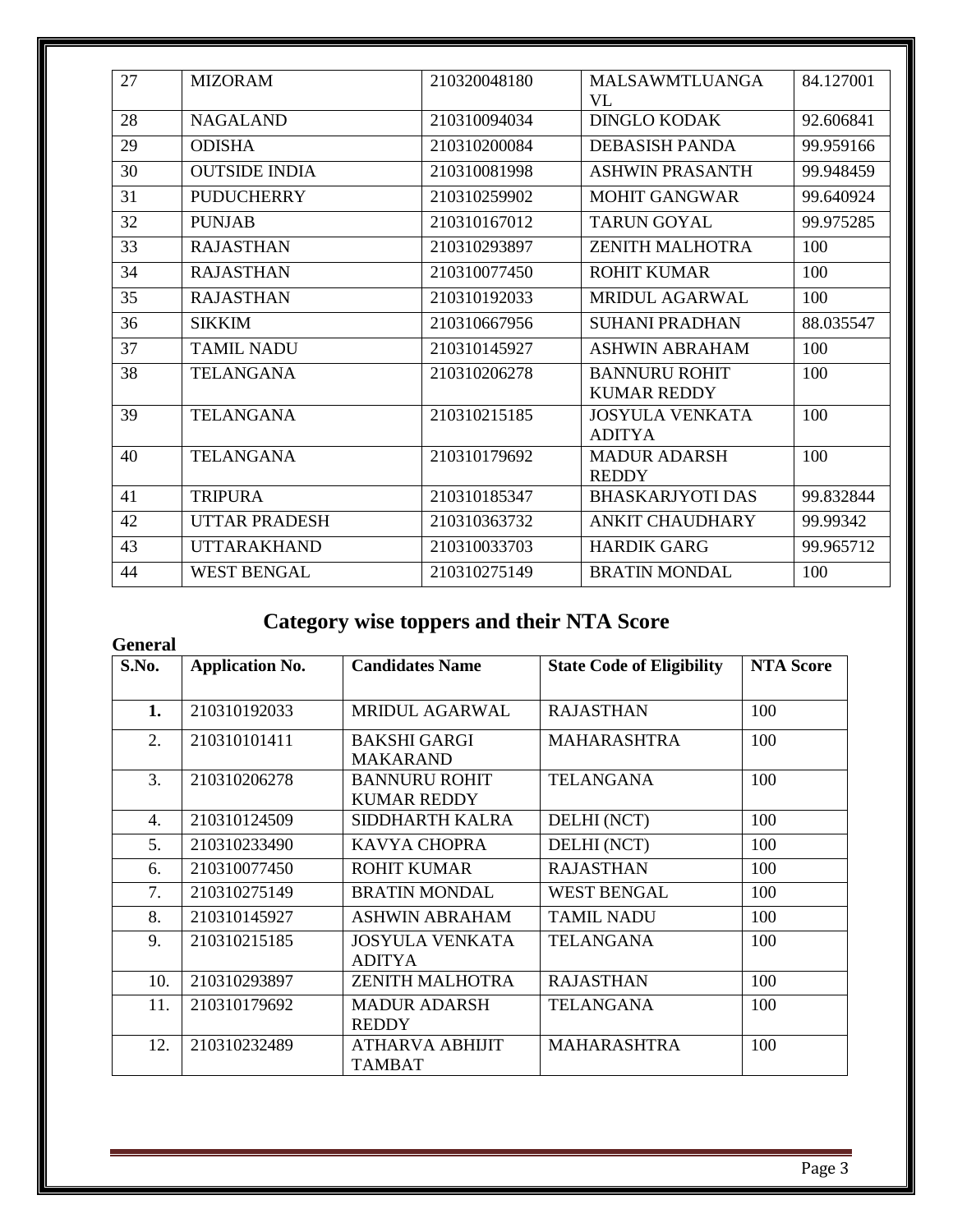## **Gen-EWS**

| S.No. | <b>Application No.</b> | <b>Candidates Name</b>      | <b>State Code of</b><br><b>Eligibility</b> | <b>NTA Score</b> |
|-------|------------------------|-----------------------------|--------------------------------------------|------------------|
|       | 210310268011           | <b>GUNTUPALLI ASISH SAI</b> | <b>ANDHRA PRADESH</b>                      | 99.9946725       |
| 2     | 210310435571           | <b>SOMU HITESH</b>          | <b>ANDHRA PRADESH</b>                      | 99.9934203       |
| 3     | 210310126104           | <b>MANNEM CHARAN</b>        | <b>TELANGANA</b>                           | 99.9925414       |
|       | 210310384077           | <b>KARANAM LOKESH</b>       | <b>ANDHRA PRADESH</b>                      | 99.9892916       |
|       |                        | <b>GANGISETTY KRISHNA</b>   |                                            |                  |
|       | 210310198768           | <b>SAI KUSAL</b>            | <b>TELANGANA</b>                           | 99.9868762       |

## **OBC- NCL (Central List)**

| S.No. | <b>Application No.</b> | <b>Candidates Name</b>    | <b>State Code of Eligibility</b> | <b>NTA Score</b> |
|-------|------------------------|---------------------------|----------------------------------|------------------|
|       | 210310195425           | <b>KUMAR</b>              |                                  |                  |
|       |                        | <b>SATYADARSHI</b>        | <b>BIHAR</b>                     | 100              |
|       | 210310460065           | <b>TERLI TULSI RAM</b>    | <b>TELANGANA</b>                 | 99.99786         |
|       | 210310177272           | <b>B V S SAI PRABANDH</b> | <b>ANDHRA PRADESH</b>            | 99.99786         |
|       | 210310195684           | <b>ABHINAV KUMAR</b>      | <b>BIHAR</b>                     | 99.99453         |
|       | 210310454799           | <b>BITRA SAI SIDDHI</b>   |                                  |                  |
|       |                        | <b>RAGHURAM SARAN</b>     | <b>ANDHRA PRADESH</b>            | 99.99248         |

| <b>SC</b>     |                        |                                          |                                            |                  |
|---------------|------------------------|------------------------------------------|--------------------------------------------|------------------|
| S.No.         | <b>Application No.</b> | <b>Candidates Name</b>                   | <b>State Code of</b><br><b>Eligibility</b> | <b>NTA Score</b> |
|               | 210310322069           | <b>JANAPATI VARSHITA</b><br><b>DEVI</b>  | <b>ANDHRA PRADESH</b>                      | 99.9791642       |
| $\mathcal{D}$ | 210310275427           | <b>GOHIL MEGH HITESH</b><br><b>KUMAR</b> | <b>MAHARASHTRA</b>                         | 99.9780675       |
| $\mathcal{R}$ | 210310256549           | KALVALA VIVEK                            | <b>ANDHRA PRADESH</b>                      | 99.9742999       |
|               | 210310045833           | <b>ARYANSH KUMAR SINGH</b>               | <b>UTTAR PRADESH</b>                       | 99.9660969       |
|               | 210310046016           | <b>SUMIT KUMAR</b>                       | <b>RAJASTHAN</b>                           | 99.959535        |

**ST**

| 0 L           |                           |                                          |                                     |                  |
|---------------|---------------------------|------------------------------------------|-------------------------------------|------------------|
| S.No.         | <b>Application</b><br>No. | <b>Candidates Name</b>                   | <b>State Code of</b><br>Eligibility | <b>NTA Score</b> |
|               | 210310166123              | <b>ISLAVATH NITHIN</b>                   | <b>TELANGANA</b>                    | 99.97216         |
|               | 210310206992              | NENAVATH PREETHAM                        | <b>TELANGANA</b>                    | 99.92825         |
| $\mathcal{R}$ | 210310296859              | <b>BIJILI PRACHOTHAN</b><br><b>VARMA</b> | <b>TELANGANA</b>                    | 99.91647         |
|               | 210310000398              | SHRIYANK TATAWAT                         | <b>RAJASTHAN</b>                    | 99.73458         |
|               | 210310520832              | <b>MUDE RISHI NAIK</b>                   | <b>TELANGANA</b>                    | 99.66097         |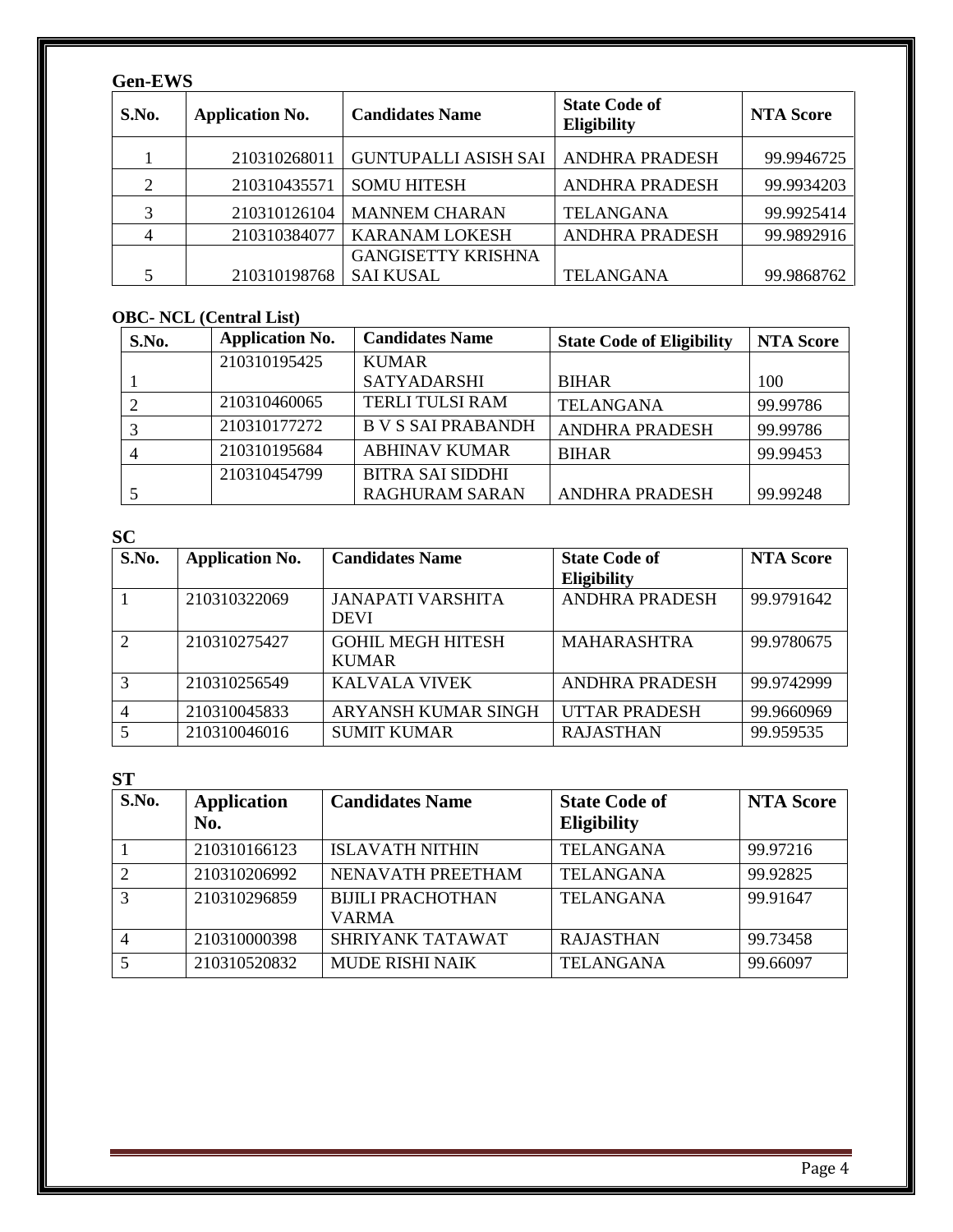| PwD                         |                        |                                                                  |                                     |                            |
|-----------------------------|------------------------|------------------------------------------------------------------|-------------------------------------|----------------------------|
| S.No.                       | <b>Application No.</b> | <b>Candidates Name</b>                                           | <b>State Code of</b><br>Eligibility | <b>NTA</b><br><b>Score</b> |
|                             | 210310543753           | <b>MALLUKUNTLA BHANU</b><br><b>RANJAN REDDY</b>                  | <b>TELANGANA</b>                    | 99.8625495                 |
| $\mathcal{D}_{\mathcal{L}}$ | 210310257963           | <b>PAWAR AVISHKAR</b><br><b>VIJAY</b>                            | <b>MAHARASHTRA</b>                  | 99.7708411                 |
| 3                           | 210310246626           | <b>IPPILI TASWIN</b>                                             | <b>ANDHRA PRADESH</b>               | 99.6346404                 |
| $\overline{4}$              | 210310235268           | <b>ASHISH ARORA</b>                                              | DELHI (NCT)                         | 99.3817371                 |
| $\overline{5}$              | 210310263542           | <b>TALLADA VEERA</b><br><b>BHADRA NAGA SAI</b><br><b>KRISHNA</b> | <b>ANDHRA PRADESH</b>               | 99.2679964                 |

# **Gender wise toppers and their NTA Score**

| <b>Female</b>  |                        |                                             |                                     |                  |
|----------------|------------------------|---------------------------------------------|-------------------------------------|------------------|
| S. No.         | <b>Application No.</b> | <b>Candidates Name</b>                      | <b>State Code of</b><br>Eligibility | <b>NTA Score</b> |
| 1              | 210310101411           | <b>BAKSHI GARGI</b><br><b>MAKARAND</b>      | <b>MAHARASHTRA</b>                  | 100              |
| $\overline{2}$ | 210310135818           | <b>KHAN IFRAH SUHAIL</b><br><b>AHMED</b>    | <b>MAHARASHTRA</b>                  | 99.994642        |
| 3              | 210310514508           | <b>DONTHIREDDY</b><br><b>HANVITHA REDDY</b> | <b>TELANGANA</b>                    | 99.993571        |
| $\overline{4}$ | 210310402864           | SMRITI SEHRAWAT                             | DELHI (NCT)                         | 99.99342         |
| 5              | 210310200220           | SHRUTHI KANNAPPAN                           | <b>KARNATAKA</b>                    | 99.989254        |
| 6              | 210310255165           | <b>TELU</b><br><b>AMRUTHAVARSHINI</b>       | ANDHRA PRADESH                      | 99.98715         |
| $\overline{7}$ | 210310582901           | <b>TAMANNA</b>                              | <b>RAJASTHAN</b>                    | 99.987142        |
| 8              | 210310004142           | <b>OJASVI BANSAL</b>                        | <b>HARYANA</b>                      | 99.986079        |
| 9              | 210310062693           | <b>GEETIKA</b>                              | DELHI (NCT)                         | 99.986079        |
| 10             | 210310217153           | PALLE BHAVANA                               | <b>TELANGANA</b>                    | 99.986079        |

## **Male**

| S. No. | <b>Application No.</b> | <b>Candidates Name</b>    | <b>State Code of Eligibility</b> | <b>NTA Score</b> |
|--------|------------------------|---------------------------|----------------------------------|------------------|
|        | 210310293897           | <b>ZENITH MALHOTRA</b>    | <b>RAJASTHAN</b>                 | 100              |
| 2      | 210310077450           | <b>ROHIT KUMAR</b>        | <b>RAJASTHAN</b>                 | 100              |
| 3      | 210310195425           | KUMAR SATYADARSHI         | <b>BIHAR</b>                     | 100              |
| 4      | 210310192033           | <b>MRIDUL AGARWAL</b>     | <b>RAJASTHAN</b>                 | 100              |
|        |                        | <b>BANNURU ROHIT</b>      |                                  |                  |
| 5      | 210310206278           | <b>KUMAR REDDY</b>        | <b>TELANGANA</b>                 | 100              |
| 6      | 210310124509           | SIDDHARTH KALRA           | DELHI (NCT)                      | 100              |
| 7      | 210310275149           | <b>BRATIN MONDAL</b>      | <b>WEST BENGAL</b>               | 100              |
|        |                        | <b>JOSYULA VENKATA</b>    |                                  |                  |
| 9      | 210310215185           | <b>ADITYA</b>             | <b>TELANGANA</b>                 | 100              |
| 10     | 210310179692           | <b>MADUR ADARSH REDDY</b> | <b>TELANGANA</b>                 | 100              |